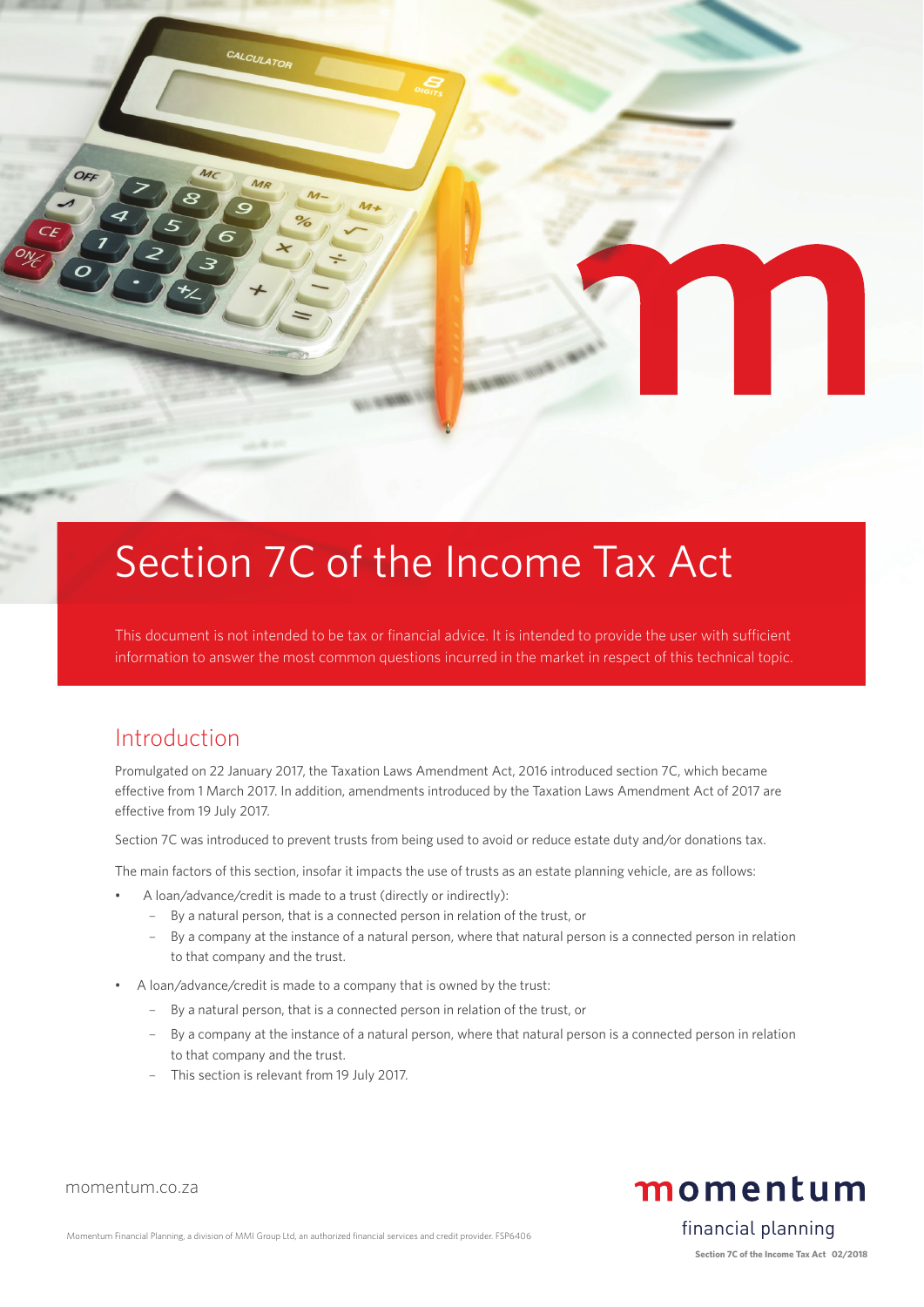- Where a person acquires a claim in respect of a loan/advance/credit referred to above, that person shall be treated to have made the loan/advance/credit on the date they acquired the claim or on the date they became a connected person in relation to that trust, if they were not a connected person on date of acquiring that claim (this section is relevant from 19 July 2017).
- No interest is charged on that loan, or
	- Interest is charged at a rate below the official rate (currently 7.75% per annum).
- There is a deemed donation made by the natural person to the trust:
	- That is equal to interest at 7.75% per annum, or
	- The difference between the actual interest rate being charged and the official rate of 7.75% per annum.
- The donation is deemed to take place on the last day of the year of assessment of that trust.
- If more than one natural person made the loan to the trust, the donation will split proportionately between them.

## **Note:**

This section applies irrespective of when the loan was made – whether it was made prior to, on or after the effective date is irrelevant. It applies retrospectively to loans made prior to 1 March 2017, however, the actual donation will be deemed to take place on the last day of any given tax year. For this 2017/18 tax year it will be on 28 February 2018. (This means that any donations tax payable in respect of this year of assessment will be payable by 31 March 2018.)

When determining the deemed interest that is donated, the actual official interest rate/s will be applied during that year for the specific period that the loan existed and the specific time the rate was applicable. It is therefore not the official rate on the last day of the tax year that applies. For example, during the 2017/18 tax year the official rate was 8% per annum from 1 March 2017 until 31 July 2017 and from 1 August 2017 until 28 February 2018 the official rate is 7.75% per annum. If one assumes the loan was in force for the full duration of the tax year, one would apply 8% for the first 5 months of the year and 7.75% for the rest.

The section stipulates that certain trust structures are excluded from the consequences of section 7C. A detailed list will follow.

# Practical implications

## Is this section relevant?

The following questions should be answered to determine if section 7C will be relevant:

- 1. If the loan is made by a natural person, is that natural person a connected person in relation to that trust?
- 2. If the loan is made by a company at the instance of a natural person, is that natural person a connected person in relation to that trust and that company?
- 3. If the loan is made to a company, that is owned by the trust, by a natural person, is that natural person a connected person in relation to that trust?
- 4. If the loan is made to a company, that is owned by the trust, by a company at the instance of a natural person, is that natural person a connected person in relation to that trust and that company?
- 5. If the loan is owed to a person other than the person who originally made the loan to the trust, is that person that acquired that loan a connected person in relation to that trust?
- 6. Is there interest being charged on the loan?
- 7. If yes, is the interest being charged less than 7.75% per annum?
- 8. Does one of the exclusions apply?

Once all the questions are answered, it will be clear whether the natural person in question is liable for donations tax or not. The following information can assist to answer the questions:

## Who is a connected person in relation to a trust?

The Income Tax Act defines a connected person. A connected person in relation to a trust includes:

- A beneficiary of that trust, and
- A connected person in relation to that beneficiary.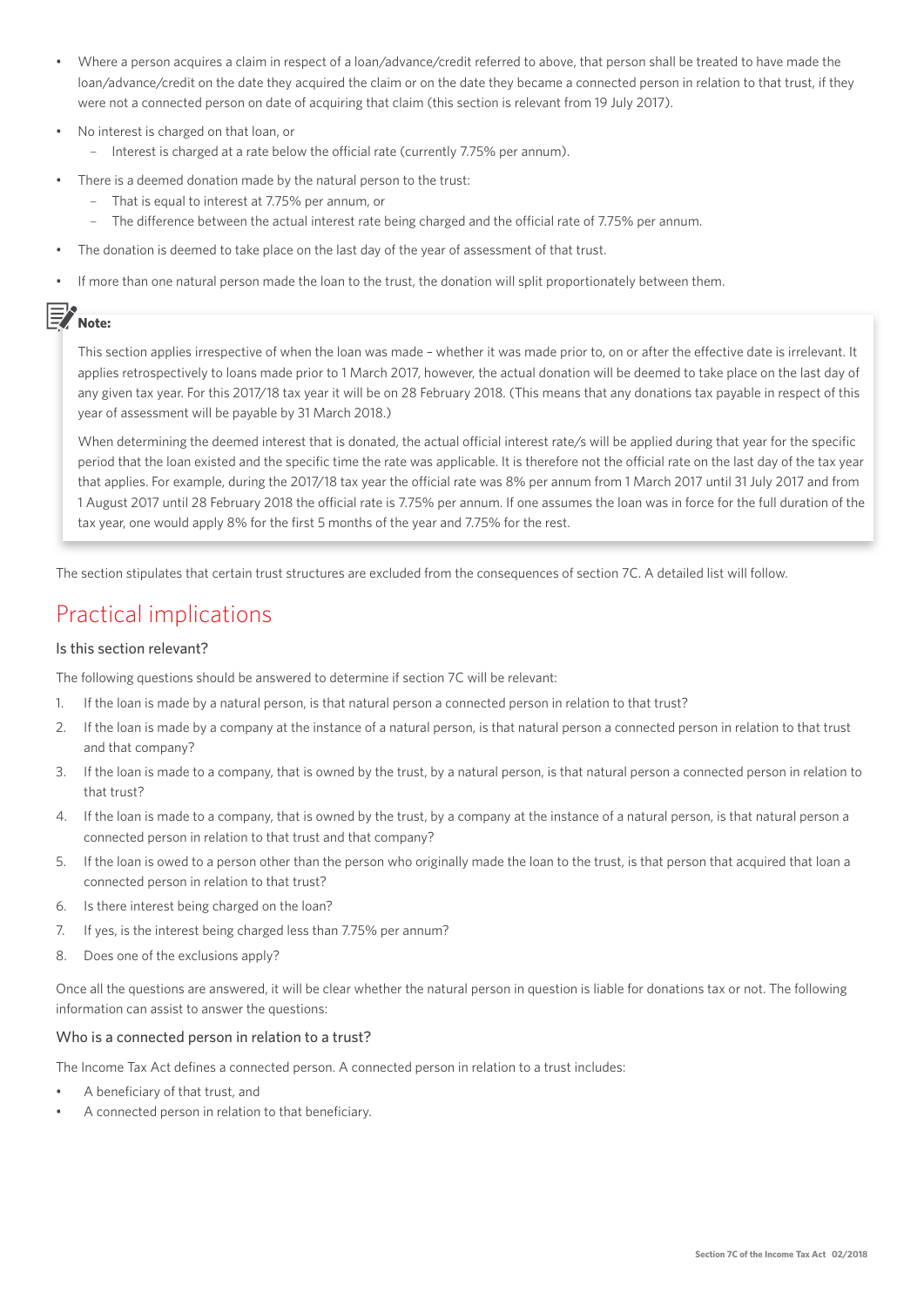"[B]eneficiary" in relation to a trust means a person who has a vested or contingent interest in all or a portion of the receipts or accruals or the assets of that trust;<sup>1</sup>

This definition is very wide and has the effect that a beneficiary will include income and capital beneficiaries in relation to vested/'bewind' trusts and discretionary trusts. A person can also be widely defined to include, natural persons, companies, close corporations, etc.

## **Note:**

罗

- In the context of this guide 'trust/s' will refer to discretionary trusts, unless stated otherwise.
- Beneficiary will generally be viewed as a natural person, unless stated otherwise.

A connected person in relation to a beneficiary, that is a natural person, will include any relative. A relative is defined as follows:

"[R]elative" in relation to any person, means the spouse of such person or anybody related to him or his spouse within the third degree of consanguinity, or any spouse of anybody so related, and for the purpose of determining the relationship between any child referred to in the definition of "child" in this section and any other person, such child shall be deemed to be related to its adoptive parent within the first degree of consanguinity;2

Therefore it will include the following:

- that person's spouse;
- anybody related to that person within the third degree of consanguinity;
- anybody related to that person's spouse within the third degree of consanguinity; and
- the spouse of anybody related within the third degree of consanguinity to that person or to that person's spouse.

A spouse is defined as:

"[S]pouse", in relation to any person, means a person who is the partner of such person— *(a)* in a marriage or customary union recognised in terms of the laws of the Republic; *(b)* in a union recognised as a marriage in accordance with the tenets of any religion; or *(c)* in a same-sex or heterosexual union which is intended to be permanent, and "married", "husband" or "wife" shall be construed accordingly: Provided that a marriage or union contemplated in paragraph *(b)* or *(c)* shall, in the absence of proof to the contrary, be deemed to be a marriage or union out of community of property;<sup>3</sup>

Based on this definition the following will include connected persons in relation to a natural person:

- Children (first degree of consanguinity)
- Grandchildren (second degree of consanguinity)
- Great-grandchildren (third degree of consanguinity)
- Parents (first degree of consanguinity)
- Grandparents (second degree of consanguinity)
- Great-grandparents (third degree of consanguinity)
- Brothers and sisters (second degree of consanguinity)
- Nephews and nieces (third degree of consanguinity)
- Uncles and aunts (third degree of consanguinity)

 *<sup>1</sup> Section 1 of the Income Tax Act*

 *<sup>2</sup> See 1 above.*

*<sup>3</sup> See 1 above.*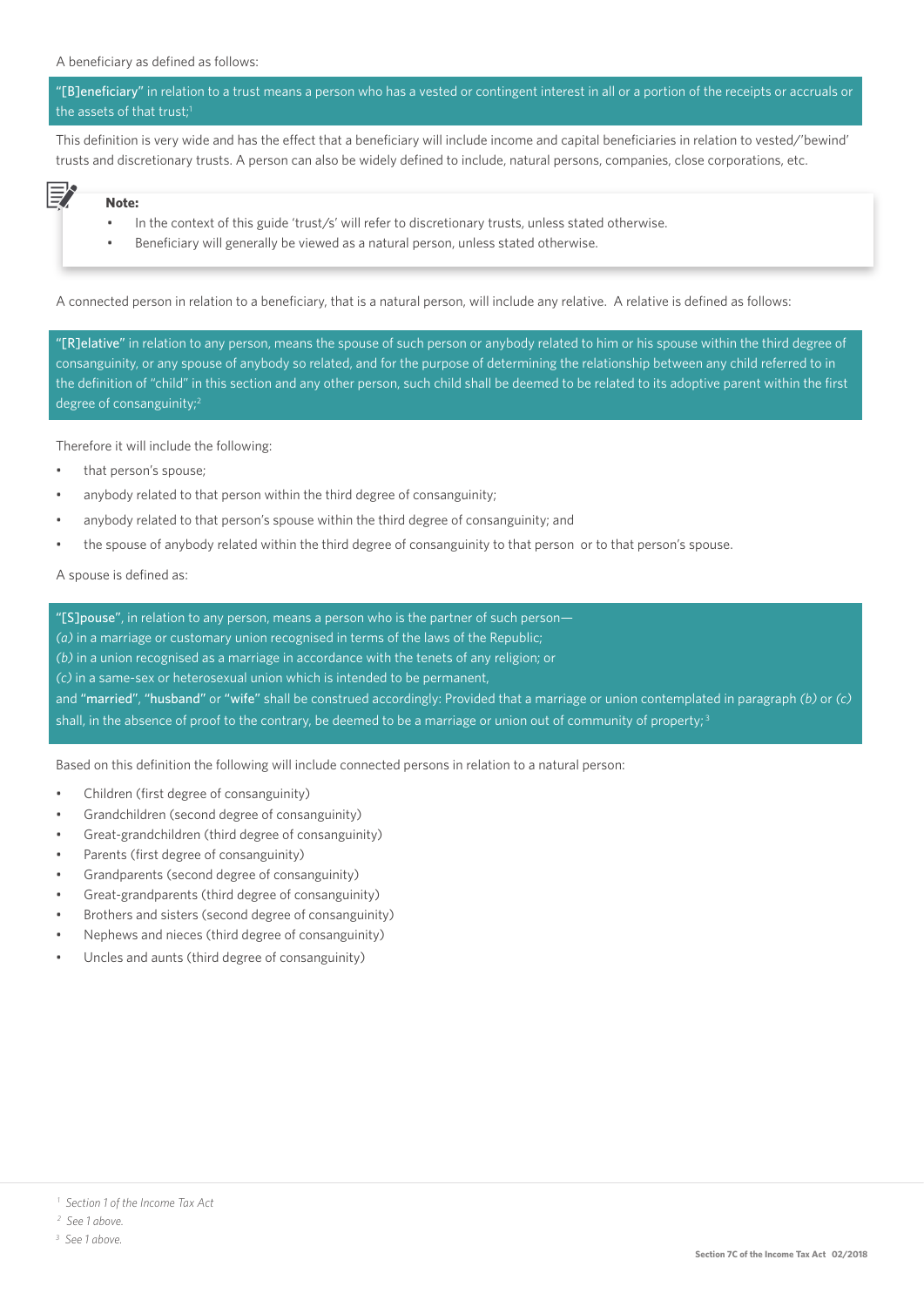Example: Peter is a beneficiary of the Rabbit Family Trust. If one of the following persons lent money to the trust, either in their personal capacity or via a company or acquired a claim in respect of a loan made to a trust, the transaction will be affected by section 7C:



 Note – All persons related to the spouse to the third degree is also included in this application and will also be seen as a connected person in relation to Peter and therefore the trust.

## Who is a connected person in relation to a company?

It will essentially include any person that individually or jointly with any connected person in relation to that person, holds, directly or indirectly, at least 20% of the shares or voting rights in that company. In relation to a trust, it will be where the trust or the trust's beneficiary holds 20% shares or voting rights in the company.

Therefore, the following structure will also fall within the ambit of section 7C:



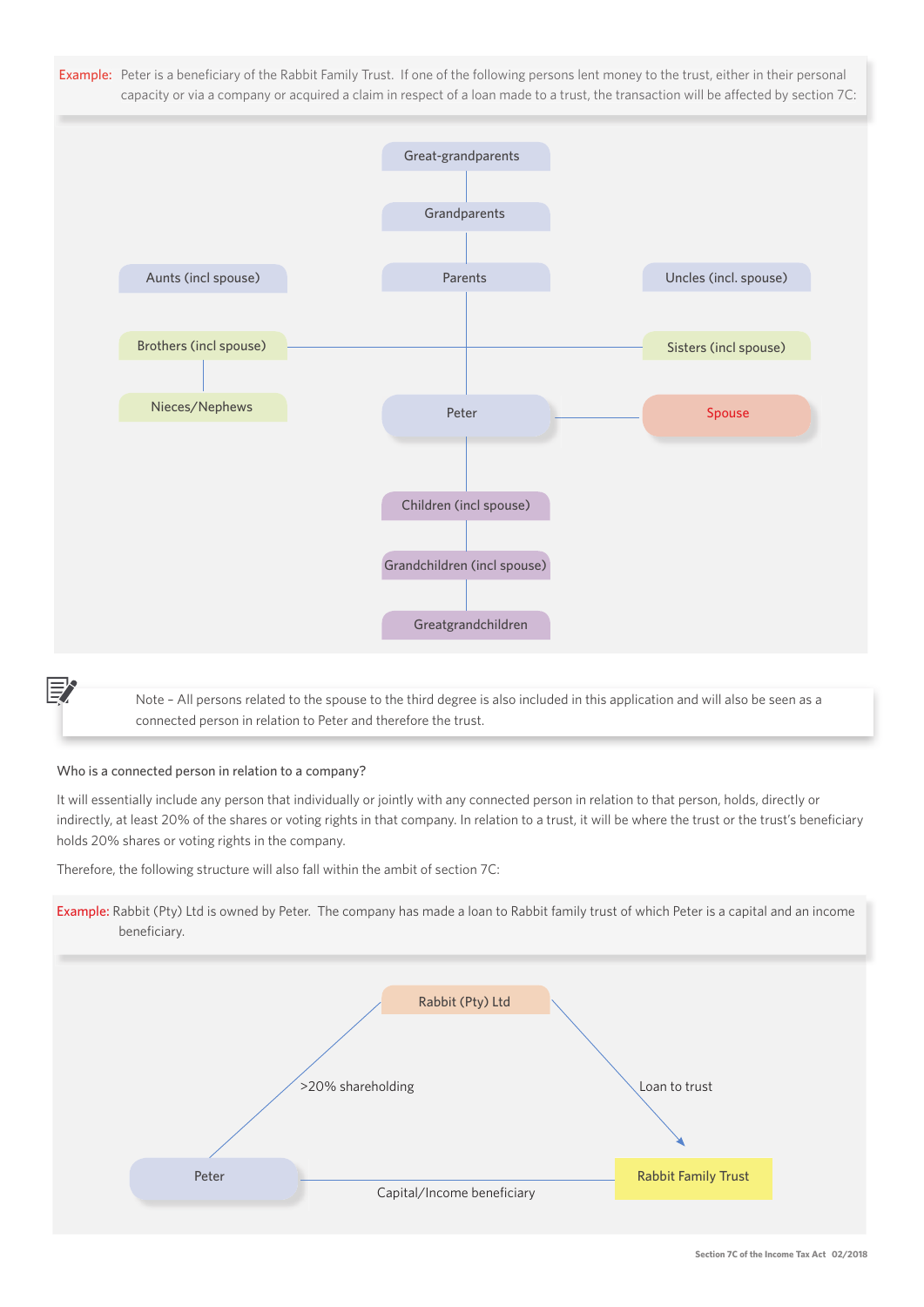If all the requirements of section 7C are met, Peter may be liable for donations tax on the deemed donation triggered by the loan made to the trust.

Where the company is owned by the trust and a loan is made to the company, section 7C will also apply. The following example will illustrate this point:



## What is an indirect loan?

An example of an indirect loan to a trust is where the connected person lends money to a third party with the understanding that that third party on-lends the funds to the trust – to overcome the connected person requirement – where the third party is required to cede the rights in terms of the loan to the connected person as security for the loan.

In this instance the connected person will still be viewed as the lender for purposes of applying section 7C.

#### Example:

Peter and his spouse and children are beneficiaries of the Rabbit Trust.

Peter enters into a loan with a business partner, Paddington, who is not a connected person in relation to any of the trusts. He lends him R1 500 000. It is an interest-free loan that is payable on demand and subject to the condition that Paddington lends the R1 500 000 to the Rabbit Trust on the same basis (no interest and payable on demand). In addition Paddington has to cede the loan to Peter as security for the loan made between them.

In this instance the loan will still fall into the ambit of section 7C and Peter will still be viewed as the lender and he will still be liable for donations tax, as if he made the loan to the Rabbit Trust in his personal capacity.

#### The deemed donation and donations tax payable

Once it is determined that a loan was made to a trust by a connected person in relation to that trust (or by a company that meets the requirements), one will determine if any interest is being charged on that loan. If no interest is charged, or if interest is charged at a rate less than 7.75% per annum (the current official interest rate), there will be a deemed donation.

If interest is charged at 7.75% per annum or in excess of 7.75% per annum, there will not be a deemed donation and section 7C will not apply.

The value of this deemed donation will be equal to either 7.75% per annum on the outstanding loan amount (in the case of a no interest loan), or the difference between 7.75% per annum and the actual interest rate being charged (in the case of the rate being less than 7.75% per annum).

Once the deemed donation is determined on the last day of the year of assessment, the lender will have to declare the donation to SARS.

Natural persons are entitled to a donations tax exemption of up to R100 000 per annum. Therefore the lender will only pay donations tax on the deemed donation insofar it exceeds R100 000. The result is that donations tax will only be payable on interest-free loans in excess of R1 290 322.50 (R1 290 322.50 x 7.75% = R100 000).

Donations tax is levied at 20%.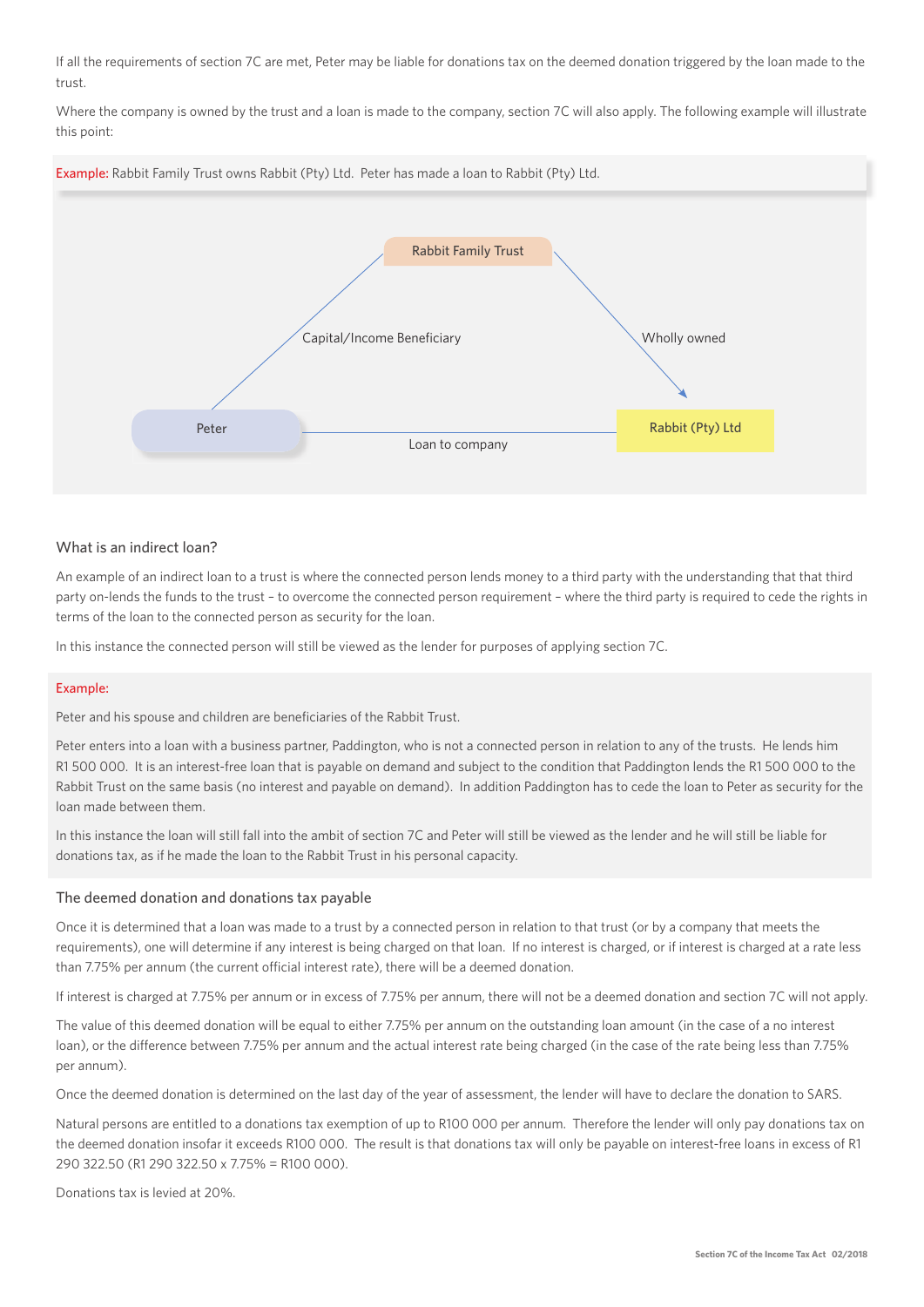#### Example 1:

Peter, a beneficiary of the Rabbit Family Trust (as indicated in the example above), lent R5 000 000 to the trust, charging no interest.

The deemed donation for that year of assessment will be equal to R5 000 000 x 7.75% = R387 500. Assuming Peter made no additional donations during the tax year, donations tax will be payable on R287 500 (R387 500 – R100 000).

Therefore Peter will have to pay R57 500 donations tax.

#### Example 2:

Peter lent the trust R5 000 000 at an interest rate of 5% per annum.

The deemed donation for the year of assessment will be equal to:

= (R5 000 000 x 7.75%) – (R5 000 000 x 5%)

= R387 500 – R250 000

= R137 500

Assuming Peter made no other donations during the year, he will be liable for 20% donations tax on R37 500 (R137 500 – R100 000). Therefore he will have to pay R7 500 donations tax.

#### Example 3:

Peter's great-grandmother lent money to the Rabbit Family Trust in 1987. The loan was for an amount of R1 000 000 and it was interest free. In her will she bequeathed the loan to Peter's mother, Angela, and therefore the trust now owes Angela R1 000 000. There is still no interest being charged on the loan.

Angela is a connected person in relation to Peter who is a beneficiary of the Rabbit Family Trust and therefore the loan will fall within the ambit of section 7C.

The deemed donation made by Angela to the trust is R1 000 000 x 7.75% per annum = R75 000. Assuming Angela made no other donations during the year, she will not have to pay any donations tax, as the total donation is less than the R100 000 annual limit.

#### Example 4:

Rabbit (Pty) Ltd lent R14 500 000 to the Rabbit Family Trust for investment purposes. The shareholders of Rabbit (Pty) Ltd are Peter's father (Pete) and his uncle (Andrew) and Peter himself. They each own 10% respectively. The remaining 70% is held by unrelated third person.

Rabbit company charges 4% per annum interest on the loan.

There will be deemed donation of R543 750 which is calculated as follows:

 $=(R14500000 \times 7.75\%) - (R14500000 \times 4\%)$ 

 $=$  R543 750

As Peter, Pete and Andrew own 30% of the shares in Rabbit (Pty) Ltd, only 30% of the deemed donation is attributed to them in equal shares. Therefore R163 125 of the deemed donation will be attributed to them, which is equal to R54 375 each.

Assuming no other donations are made by any one of them during that tax year, no donations tax will be payable.

#### Example 5:

Peter lent R2 000 000 to Rabbit (Pty) Ltd. No interest is charged on the loan. Rabbit (Pty) Ltd is wholly owned by the Peter Rabbit Family Trust. Peter is a capital and income beneficiary in relation to the trust.

As Peter is a connected person in relation to the trust and the trust owns the company, the deemed interest of R155 000 is a deemed donation (R2 000 000 x 7.75%). Donations tax will be payable by Peter on R55 000 (R155 000 - R100 000) amounting to R11 000 (R55 000 x 20%).

#### Example 6:

Peter lent R12 000 000 to the Rabbit Family Trust. He got married to Sue on 1 August 2017. After they got married he donated the R12 000 000 loan to Sue to avoid the consequences of section 7C.

As Sue is a connected person in relation to Peter the consequences of section 7C will apply from the date of marriage, which is when she became a connected person in relation to Peter and the trust.

The deemed donation that Sue will be taxed on will be equal to R12 000 000 x 7.75% x 7/12, which is R542 500 less R100 000 = R442 500. The donations tax on this amount will be equal to R88 500.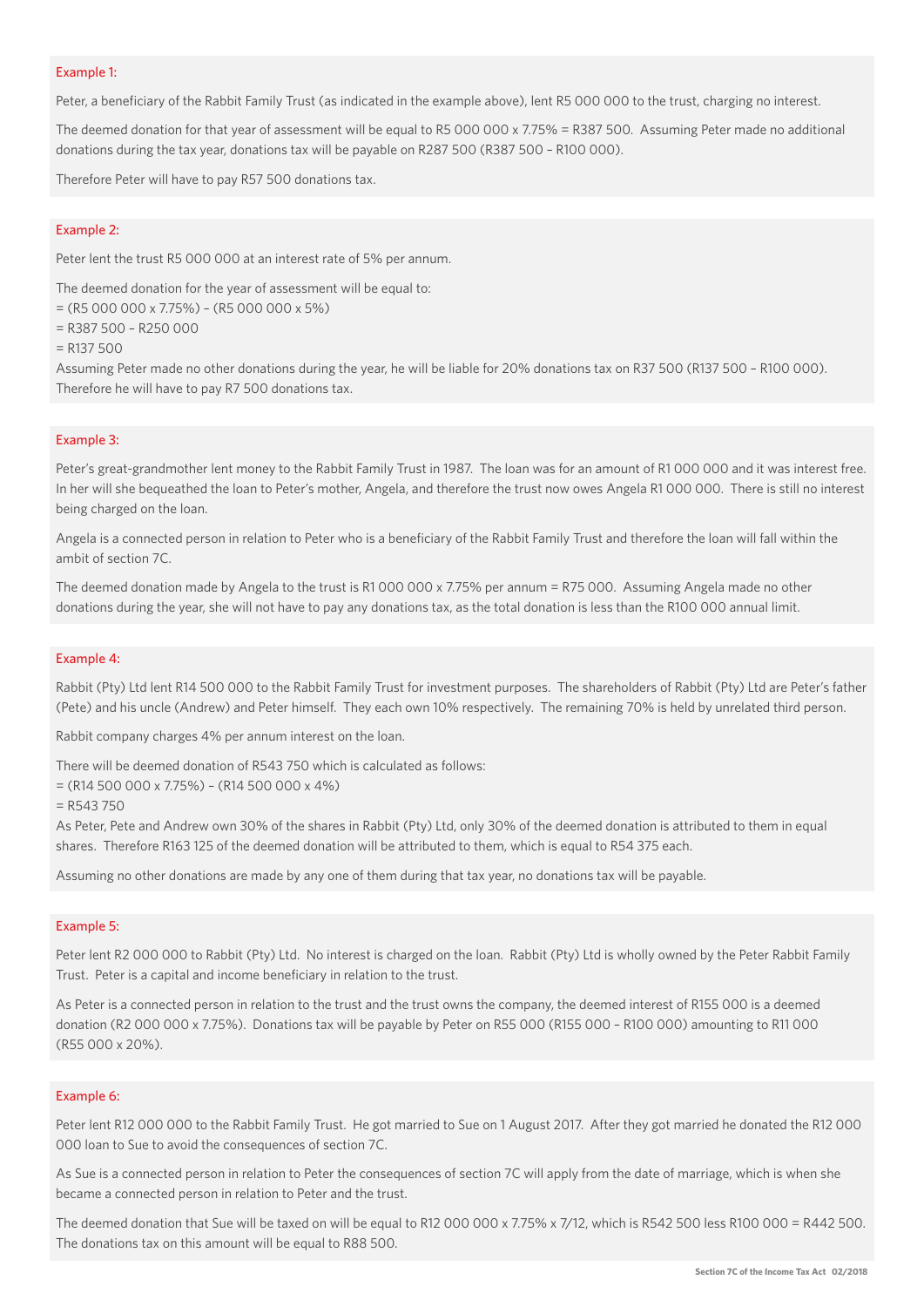## The denial of tax losses or deductions

Section 7C(2) determines that

- no deduction, loss, allowance or capital loss,
- can be claimed by the trust in respect of a disposal, including a way of a reduction or waiver, or the failure to claim for the payment,
- of any amount owing,
- in respect of a loan/advance/credit provided to the trust by a connected person.

Often lenders of no or low interest loans will cancel or waive a loan – effectively write the loan off – which results in the reduction of that lender's asset base for estate duty purposes. To counter this method from being used to reduce estate duty, no deduction of this nature may be claimed in respect of interest-free or low interest loans made by connected persons to a trust.

## Excluded trusts

In terms of section 7(2)(5), the following trusts will not be affected by the provisions of section 7C:

- The trust is a public benefit organization as approved by the Commissioner in terms of section 30(3). Therefore, it includes all registered charities operated in trust that is approved by SARS.
- The trust is a small business funding entity approved by the Commissioner in terms of section 30C.
	- This is a trust that is approved by SARS and the main purpose of the trust is to provide funding to small and medium sized entities.
	- The Act contains all the requirements that the trust must meet to be approved as a small business funding entity and when in doubt it will be required to confirm approval with the auditor and tax practitioner of the trust.
- Employee share scheme trusts where all the requirements as set out in the Act are met. The requirements are as follows:
	- The trust that is created solely for purposes of giving effect to an employee share incentive scheme in terms of which that loan, advance or credit was provided by a company to that trust for purposes of funding the acquisition, by that trust, of shares in that company or in any other company forming part of the same group of companies as that company.
	- Shares may only be offered by that trust to someone by virtue of that person being in the full-time employment of a company or holding the office of director of a company.
	- A person that is a connected person in terms of paragraph (d)(iv) of the definition of "connected person" in relation to a company or any other company forming part of the same group of companies as that company (i.e. a person that holds at least a 20 per cent interest either individually or collectively with connected persons) may not participate in that scheme.
- The trust is a special trust as defined in paragraph (a) of the definition contained in the Act.
	- This is therefore limited to apply in respect of special trusts set up for disabled beneficiaries.

In addition, the following loans will also be excluded from the consequences of section 7C:

- The loan was provided to the trust by a person with a vested interest in the trust or in return for a vested interest in the trust, and – the beneficiaries of the trust hold a vested interest in all the income and assets of the trust, and
	- no beneficiary of the trust can hold or acquire an interest in the trust other than a vested interest in all income and assets of that trust, and
	- the vested interest of each beneficiary is determined solely by reference to and in proportion to the assets, services or funding contributed by that beneficiary to that trust, and
	- none of the vested interests held is subject to a discretionary power of the trustees.
		- Note that the trust envisaged above does not necessarily include all vested trusts and is specifically aimed at trusts where the beneficiary's interest is determined by their contribution made to the trust. This would typically be a business trust where the beneficiary is also generally the trustee and all the beneficiaries share in the profits and losses of the trust based on the vested right they hold.

 The exclusion will also apply in respect of bewind trusts where the beneficiary of that trust makes a loan to the trust that is interest-free or a low interest loan.

The loan was wholly or partly used to fund the acquisition of a property used as a primary residence by that person (the lender) or that person's spouse and the loan relates to part of that loan that funded the acquisition of the property.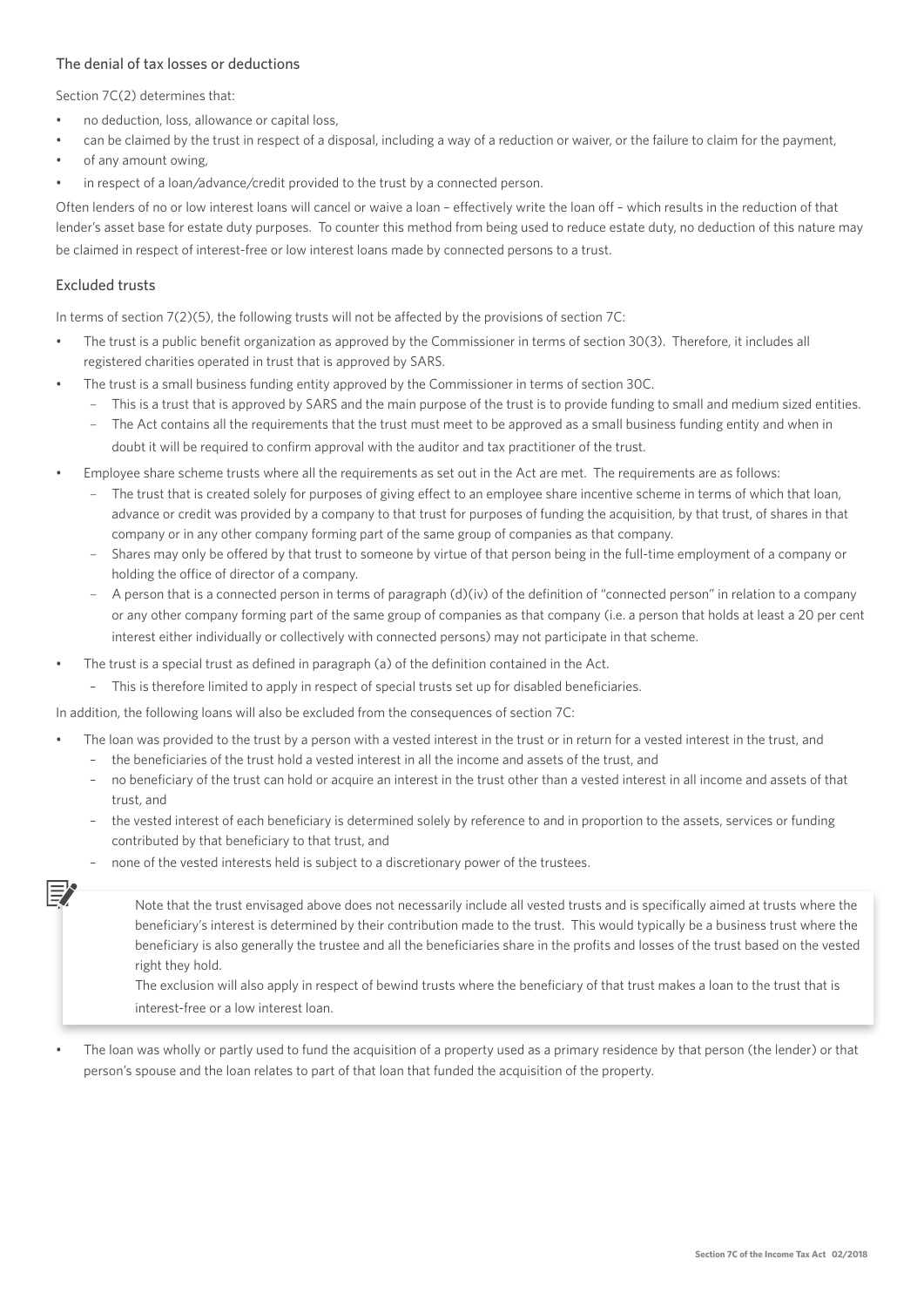#### Example:

Peter lends money to his family trust and the trust uses the loan to purchase a property and Peter (or his spouse) uses the property as their primary residence.

Peter lent the trust R3 000 000 and the trust acquired a property for R2 000 000, that is used as a primary residence, and applied the remaining R1 000 000 for other investments.

The exclusion will only apply towards the R2 000 000 applied to acquire the property. The normal consequences of section 7C will apply in respect of the R1 000 000 applied for other purposes.

- The loan is an affected transaction as defined in section 31(1) of the ITA (transfer pricing provisions);
- The loan was provided to the trust in terms of an arrangement that is a Sharia compliant finance arrangement as contemplated in section 24JA, had the trust been a bank;
- The loan is subject to the provisions of section 64E(4). This is where a loan is made to a trust by a company and this section deems that loan as a dividend.

Therefore, any loan made by a connected person to any of the trusts listed above or for the purposes listed above will not result in a deemed donation and no donations tax will be payable. Therefore no-interest or low-interest loans can be used to fund these trust structures without any donations tax implications.

## Distributions to beneficiaries

Where income or capital is irrevocably vested in a beneficiary but not physically paid to that beneficiary will not be regarded as a loan account for the purposes of section 7C.

#### Example:

The trustees of Rabbit Family Trust decides to vest R1 000 000 of the trust's income in Peter during the tax year. However, instead of paying Peter the amount of money, they retain it in the trust. So effectively the trust holds the funds on behalf of Peter.

To ensure that this vested amount does not constitute a loan for the purposes of section 7C, the following factors should be present:

- The vested amount may not be paid to that beneficiary until the happening of a certain event or certain age as provided for in the trust deed, or
- The trustees must have the full discretion to determine when payment is eventually made to the beneficiary, and
- The retention of the vested amount in the trust was not at the instance of the beneficiary, and
- The trustees will manage and administer the vested amount for the benefit of that beneficiary.

The circumstances should support the fact that there was no intention by either party's to enter into a loan agreement.

It is important that estate planners and their trust administrators review their financial statements to ensure they clearly indicate that such amounts owing to beneficiaries are not loans but in fact vested income/capital not yet paid. In certain instances corrective measures may be necessary to change the wording on the financial statements. Such amounts should not be noted as loans but rather as vested amount retained for the benefit of a specific beneficiary.

The trust deeds should also be reviewed to determine whether the deed gives the trustees the power to distribute income and/or capital to beneficiaries without paying it to them and the discretion to determine when such payment is made. Where possible, trust deeds that do not include this power should be amended.

## What are the options to counter the consequences of section 7C?

There are no 'one-size fits all' solutions that will eliminate the consequences of section 7C and each client's circumstances will have to be assessed to determine which of the following alternatives will be best suited.

Please involve the client's accountant/auditor and attorney in the process of investigating the alternatives and obtain the services of a fiduciary specialist (Momentum Trust) to ensure that all the consequences of each action are known upfront.

#### 1. Repay the loan account/reduce the loan

 The trust can repay the loan account to the lender in full or to the extent that the loan amount remains at R1 290 322.50. In most cases this will require that the trust liquidates some of its assets to obtain the funds necessary to repay the loan. The trust can also consider transferring assets to the lender as repayment of the loan

 One should be aware of the possible costs associated with the disposal/transfer of assets – capital gains tax, transfer duty, conveyancing costs, etc.

 Where the loan is relatively small in relation to the trust's assets, this can be a viable alternative, as the benefits associated with the trust will still apply in respect of the remaining assets.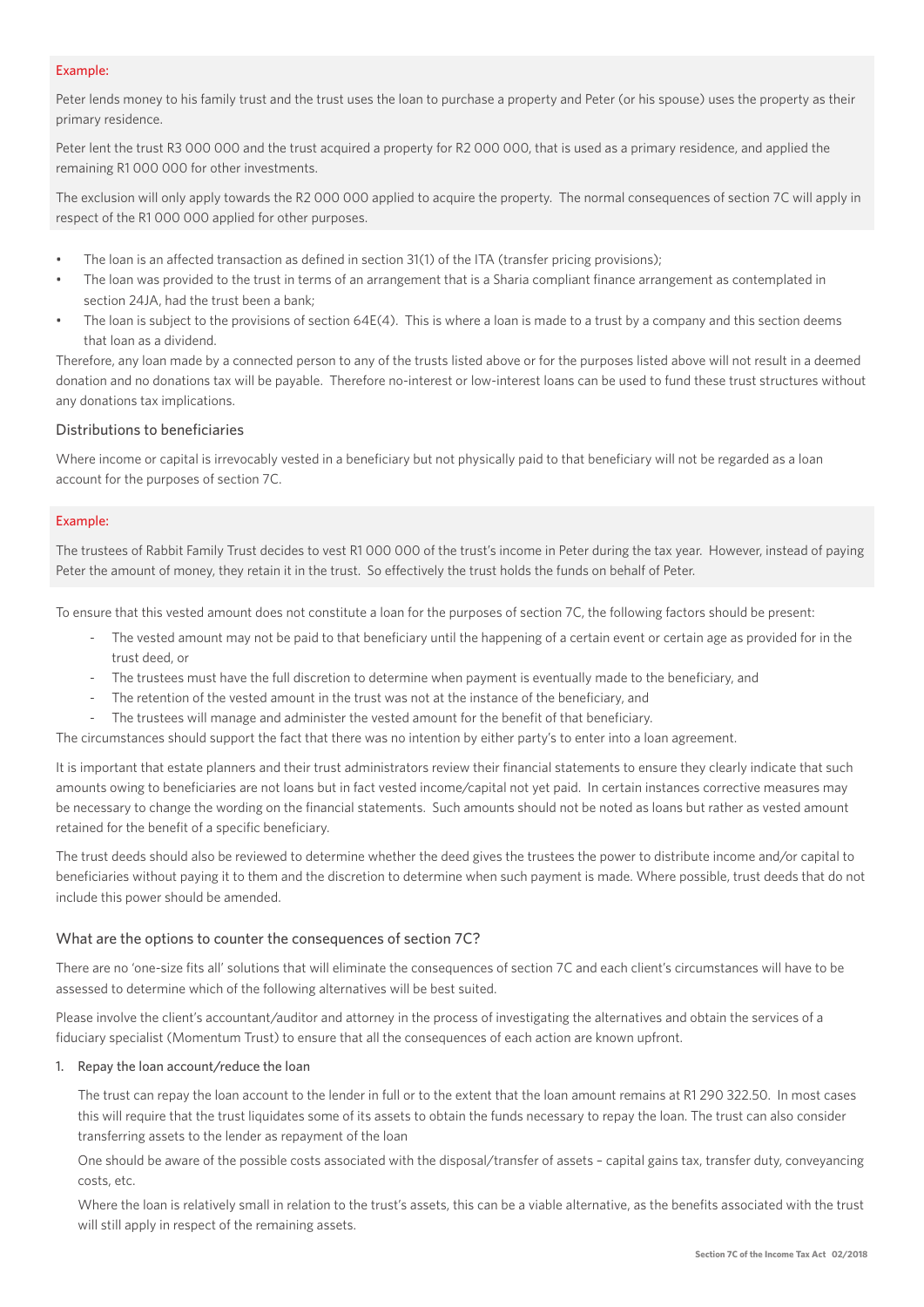## 2. Donation between spouses

 Donations tax is only payable where the loan is in excess of R1 290 322.50 (assuming the lender does not use the R100 000 annual donation exemption for other purposes). Where the loan is in excess of this amount, the lender can donate a portion of the loan to their spouse – limited to an amount of R1 290 322.50.

There is no donations tax payable where donations are made between spouses.

 The result will be that the spouse can use their annual R100 000 tax-free donation in respect of this portion of the loan, effectively reducing the donations tax payable by the lender by maximum of R20 000.

When the portion of the loan is donated to the spouse, it is an asset in the estate of that spouse and that spouse's creditor will be able to lay claim to that asset in the event of sequestration. It remains an asset in the estate of that spouse in the event of divorce as well. In the event of death it will also be part of that spouse's deceased estate. In general the will should determine that the loan account is bequeathed back to the trust. This bequest should not trigger estate duty due to the R3 500 000 abatement available to that spouse and will not trigger capital gains tax either.

## 3. Charge interest on the loan

The lender can prevent the application of section 7C by levying interest on the loan of 7.75% per annum.

 The trust will have to pay the interest to the lender, which will require positive cash flow.It is unlikely that the trust will enjoy a tax deduction for the interest paid, unless the trust applied the loan to generate taxable income – section 11(a) determines that expenses made in the production of income will be tax deductible.

The cost comparison of the two alternatives, assuming a loan of R5 000 000, is as follows:

Section 7C deemed donation on a zero interest loan:

 The deemed interest (@7.75%) on the loan is R387 500. If one takes the annual exemption iro donations into account (R100 000), it will result in R287 500 being subject to donations tax. Therefore the lender will be liable for R57 500.

## Interest charged @ 7.75% per annum:

 The trust will have to pay the lender R387 500 per annum. This will be gross income in the hands of the lender and the annual interest exemption will apply. Therefore the taxable interest is R363 700 (assuming the lender is under 65 and the interest exemption is R23 800). The income tax payable will be as follows:

| @ marginal rate of 18% | $\overline{\phantom{a}}$ | R 65466               |
|------------------------|--------------------------|-----------------------|
| @ marginal rate of 30% | $\overline{\phantom{a}}$ | R <sub>109</sub> 110  |
| @ marginal rate of 45% | $\overline{\phantom{a}}$ | R <sub>163</sub> 665. |

 To determine which option is the most viable, the size of the loan and the marginal tax rate of the lender will be the deciding factors. However, in most cases the application of section 7C will be the most cost-effective.

#### 4. Outright donation vs deemed donations when making new loans

 Instead of 'selling' assets to the trust or lending funds to the trust to acquire assets, the estate planner can consider donating the asset/cash amount to the trust from the outset. Therefore pay the donations tax on the full value transferred to the trust upfront rather than setting up the interest-free loan.

The following table will compare the actual cost associated with both options.

It is assumed that the estate planner wishes to transfer R5 000 000 to the trust.

| Outright donation                                                                                                                |                      | Interest-free loan triggering section 7C |                      |  |
|----------------------------------------------------------------------------------------------------------------------------------|----------------------|------------------------------------------|----------------------|--|
| Donated amount                                                                                                                   | R5 000 000           | Deemed interest @ 7.75%                  | R387500              |  |
| Less tax-free donation                                                                                                           | R <sub>100</sub> 000 | Less tax-free donation                   | R <sub>100</sub> 000 |  |
| Taxable donation                                                                                                                 | R4 900 000           | Taxable donation                         | R <sub>287</sub> 500 |  |
| Donations tax @ 20%                                                                                                              | R980000              | Donations tax @ 20%                      | R57 500              |  |
| traditions 47 agos to fourth other attained the origin received and control of the development of the detection of the constalla |                      |                                          |                      |  |

It will take 17 years before the deemed interest donations tax amount equals the donations tax payable when doing the outright donation.

 To determine which option is more viable, the size of the asset/loan and the age of the estate planner will pay a role in deciding which option will be more viable.